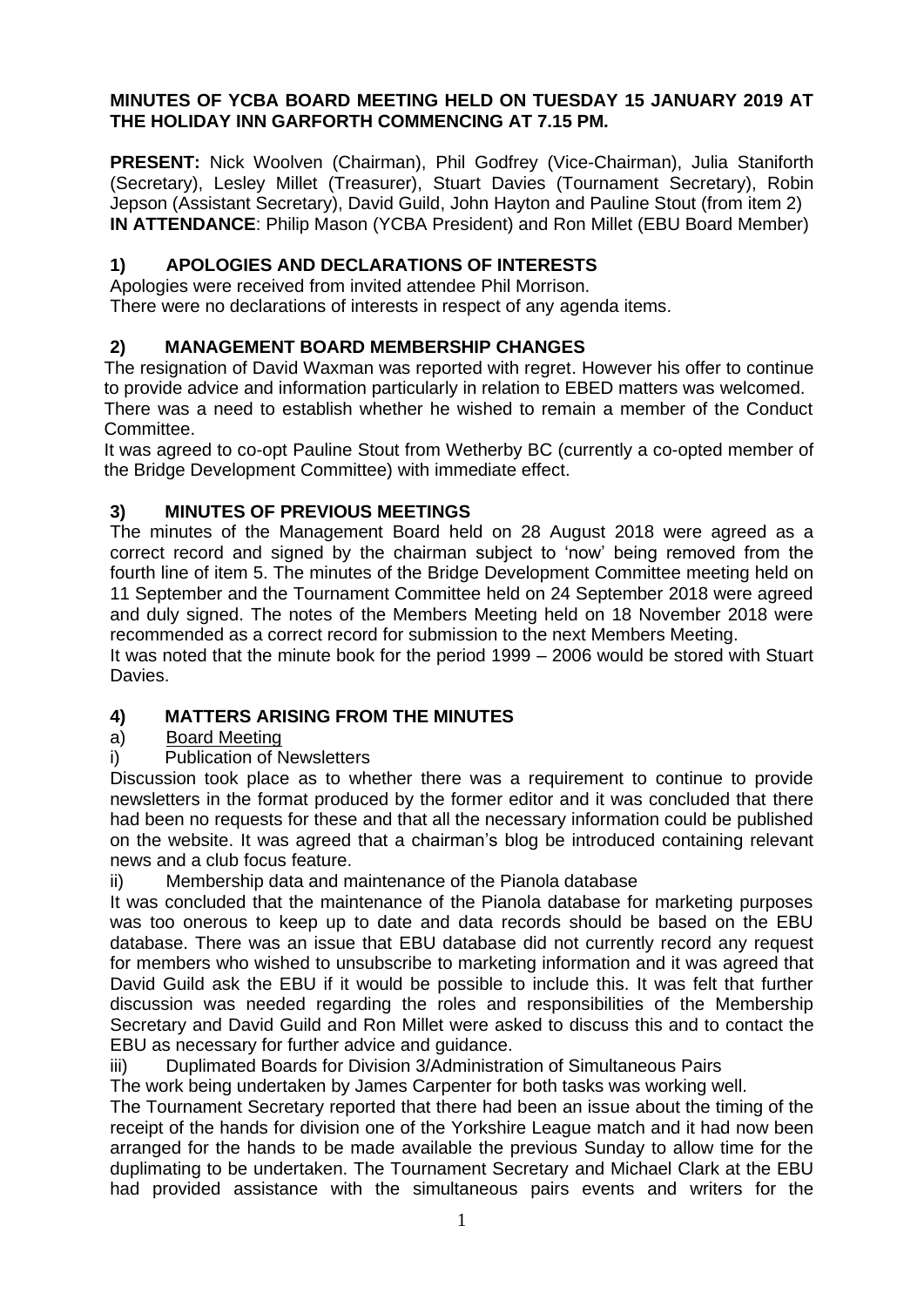commentaries had been sought. It was noted that numbers participating were slightly reduced but it was still felt to be a popular event.

iv) GDPR

The agreement with the EBU had been signed and forwarded to the EBU. No issues had arisen since the last meeting.

v) Response to complaint regarding selection of an NBL team

The Chairman had written to the complainant explaining the circumstances and the matter was now fully resolved.

vi) Dimmie Fleming Awards

It was agreed that Janet Latham be nominated for an award and that the former chairman and secretary compile and submit the necessary information to the EBU for the next round of nominations. It was also agreed that a profile be drawn up for Stuart Davies with a view for submission subject to his eligibility being confirmed by the EBU which Ron Millet was asked to pursue.

vii) Support for youth events

The CYO had uploaded an amount of information on the website and created a twitter account. Information was being sought on teaching in schools which was thought to be only at QUEGS, along with a Sheffield primary school and a York school. David Guild reported that Giggleswick could be approached and the BDC could progress this. An event for juniors was being considered for April but a venue was needed.

viii) Insurance

It was clarified that no dual cover existed. A copy of the policy was to be forwarded from the treasurer to the secretary electronically for reference.

b) Members Meeting

i) Seminars

A seminar for intermediate players by Michael Byrne was being arranged for 17 or 28 April 2019 at Leeds BC at a cost of £10 per head. Arrangements were in hand for David Bakshi to provide a seminar for higher level players in October which would include a focus on partnerships if a separate seminar could not be arranged. The Vice-Chair was currently awaiting a reply from a leading pair regarding a seminar for partnerships.

ii) Arrangements for future meetings

It was agreed that the holding of the Members Meeting in conjunction with a training forum had worked well and had attracted more people. Whilst the Leeds Hilton had excellent internal facilities the issue of car parking needed to be addressed. It was agreed to obtain costings and view venues at the Garforth Holiday Inn and the Bridge Inn at Wetherby prior to the AGM.

#### **5) EBU AGM AND CONSULTATIONS**

Ron Millet had been re-elected to the EBU Board for a three year term and had provided a report on the membership drive which had been very well received. A presentation had also been given from the EBED chairman. It was agreed that a Chairman's meeting would be held on 15<sup>th</sup> May 2019 and that there would be no second shareholder's meeting. There was no update on the outcome of the consultation on refusal of EBU membership and it had been agreed that the status quo should remain in relation to the Tollemache seeding arrangements for 2019/20.

### **6) FUNDING AWARDS TO CLUBS FOR TECHNOLOGY IMPROVEMENTS**

It was agreed that clubs be invited to bid for funding to provide for technological improvements such as bridgemates, duplimate equipment, television screens or server upgrades. Phil Godfrey agreed to produce an application form based on the one used by the EBU and that one application per club could be made. There would be a requirement to return any items of equipment (if requested) in the event that the club ceased to be an affiliated club. Details would be sent to club secretaries by the end of February 2019, with a reference on the website and in the Chairman's blog and a closing date of 30<sup>th</sup>

Signed:-----------------------------------------------------------------(Chairman)

Date:-----------------------------------